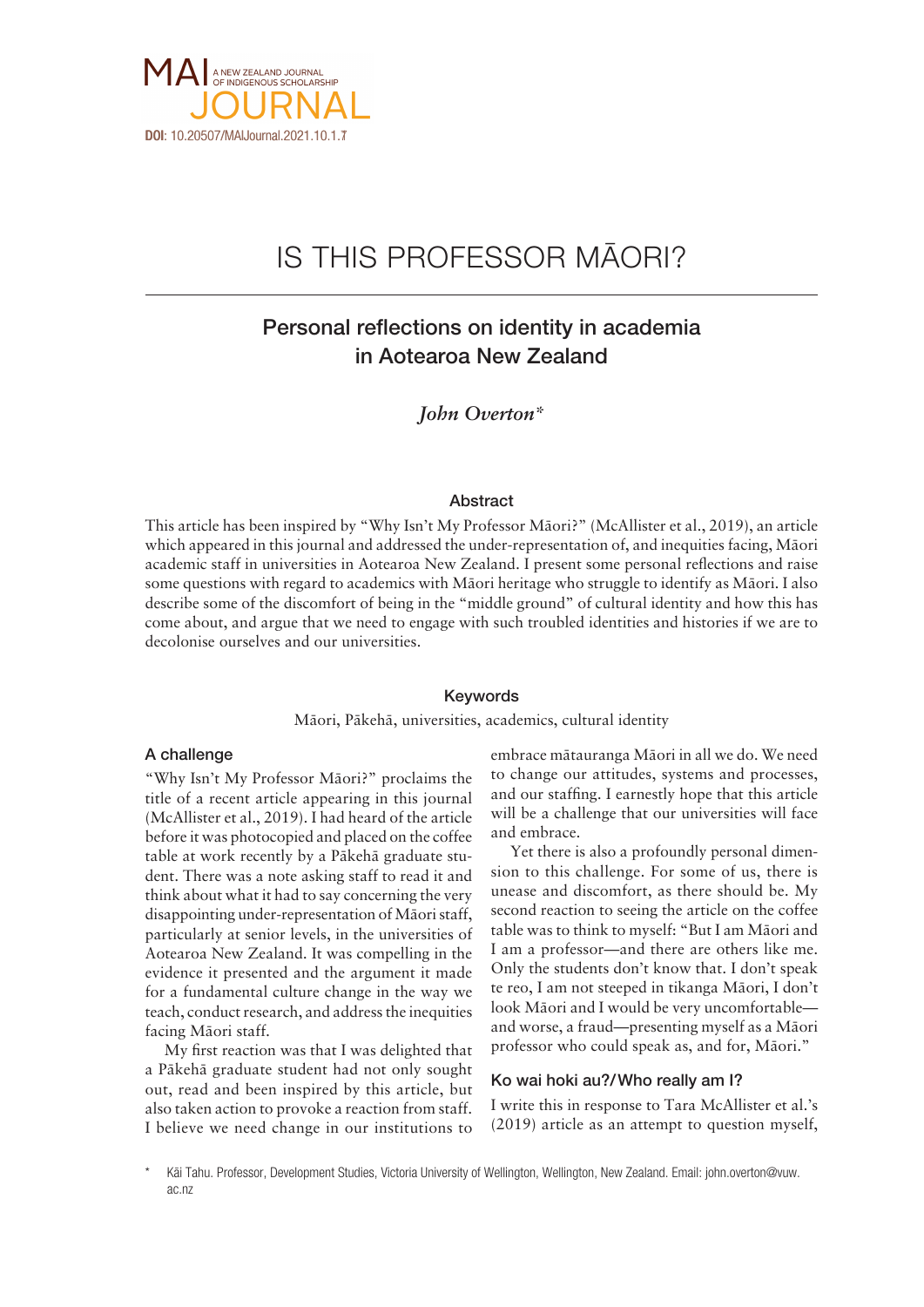my identity and my role. This article is an exploration of the complex and unsettling space between cultures. It strongly supports the call within McAllister et al.'s (2019) article for universities to move beyond the rhetoric of equity and diversity and make real change. But it asks that we take the conversation further—that we examine our personal identities and commitments.

I am descended from Tahu Pötiki, the eponymous ancestor of Käi Tahu iwi, through my great-great-great-grandmother Wharerimu Brown, on my father's side. I have always known of my ties to Käi Tahu and Wharerimu, largely thanks to my Päkehä mother, who maintained a handwritten family tree showing the burgeoning family that resulted from the union in the 1820s of Wharerimu—quaintly annotated on the family tree as "a Mäori woman of high rank"—and Robert Brown, a whaler from Australia. We found later that Wharerimu appears in the 1848 Blue Book (Ngai Tahu Maori Trust Board, 1967) which was used as a definitive census of the Ngäi Tahu population at the time of colonisation.

As well as the Mäori side of my ancestry, I learned from my mother of her Danish side, of ancestors who settled in the North Island in the 1870s; of an English side, including a publican in the Central Otago goldfields; and of a German connection from settlers to Moutere in the 1850s. In time, some of the more colourful details of the wider family history were revealed: of bigamy and desertion, of step-parents with favourite—and less favoured—children, of a fatal firearm accident, of men going to war, but also of love and fun and connection.

#### Becoming an academic

My upbringing in Nelson was completely Päkehä. In the New Zealand of the 1950s and 1960s, memories of the Great Depression and "the War" were still fresh. I was born to the baby boomer generation. We were taught how lucky we were, how well we treated "our Mäoris", and how, if we worked hard, we could get a good job and live a comfortable life. Education was free, there were home visits from the family GP, and the welfare state functioned. When my father, a schoolteacher, died in his fifties, my mother could get by on thrift and his government superannuation. We knew neither wealth nor hardship. Looking back, there was a complacency and veiled hubris about our country in the 1960s. We believed ourselves to live in a just and egalitarian idyll of a country, even though it continued to mask deep injustices and enduring inequalities. It was a country apparently liberal and progressive yet stultifyingly conservative and reactionary.

There was privilege—privilege that we did not acknowledge at the time. I was able to go to school and be enthused by a curriculum that reinforced rather than questioned my embryonic views of the world. Our history classes, which I loved, covered New Zealand as well as the inevitable monarchs of England. I read of a history of New Zealand that I recognised later as being influenced by Keith Sinclair (1959) and the Auckland school of history. It spoke of the progress and triumph of liberalism: of votes for women, of the break-up of the large estates in the South Island by the Liberal Government in the 1890s, of enlightened Mäori leaders such as Sir Äpirana Ngata, of egalitarianism, of old age pensions, of Michael Joseph Savage and of the labour movement. I also loved geography: learning about our landscapes, glacial valleys and mountains, longshore drift and occluded fronts, our regions, and the different worlds over the oceans. It all reinforced the view that were indeed fortunate. This was God's Own Country: blessed, comfortable, safe and just.

Through familiarity, enthusiasm and luck, I did well at school. I went to university—studying and living in relative comfort with the help of a teacher's studentship—and left with a master's degree, no debt and a scholarship to pursue a doctorate in the United Kingdom. The scholarship, provided by the then University Grants Committee, provided me with full fees and a living allowance overseas. A series of short-term academic positions in Fiji and Australia eventually paved the way for an academic career in New Zealand universities. The academic environment I entered in the 1980s was overwhelmingly male, white and middle-class. Many of my new colleagues were from Britain or North America or, like me, had travelled there to gain a doctorate. I joined that club easily, and I have to admit that that very club—loose and informal, yet unconsciously exclusionary and privileged—helped me along the way with its networks and familiar ways of working so that appointments and promotions have come my way. I have stayed long enough to gain professorial rank, and I am now approaching retirement.

#### A changing world

Throughout all this time, of course, this country changed. The Vietnam War, the Springbok Tour, Bastion Point, the proposed raising of Lake Manapouri, schemes to fell West Coast beech forests and Dame Whina Cooper's hikoi all punctured the complacency and hubris of the postwar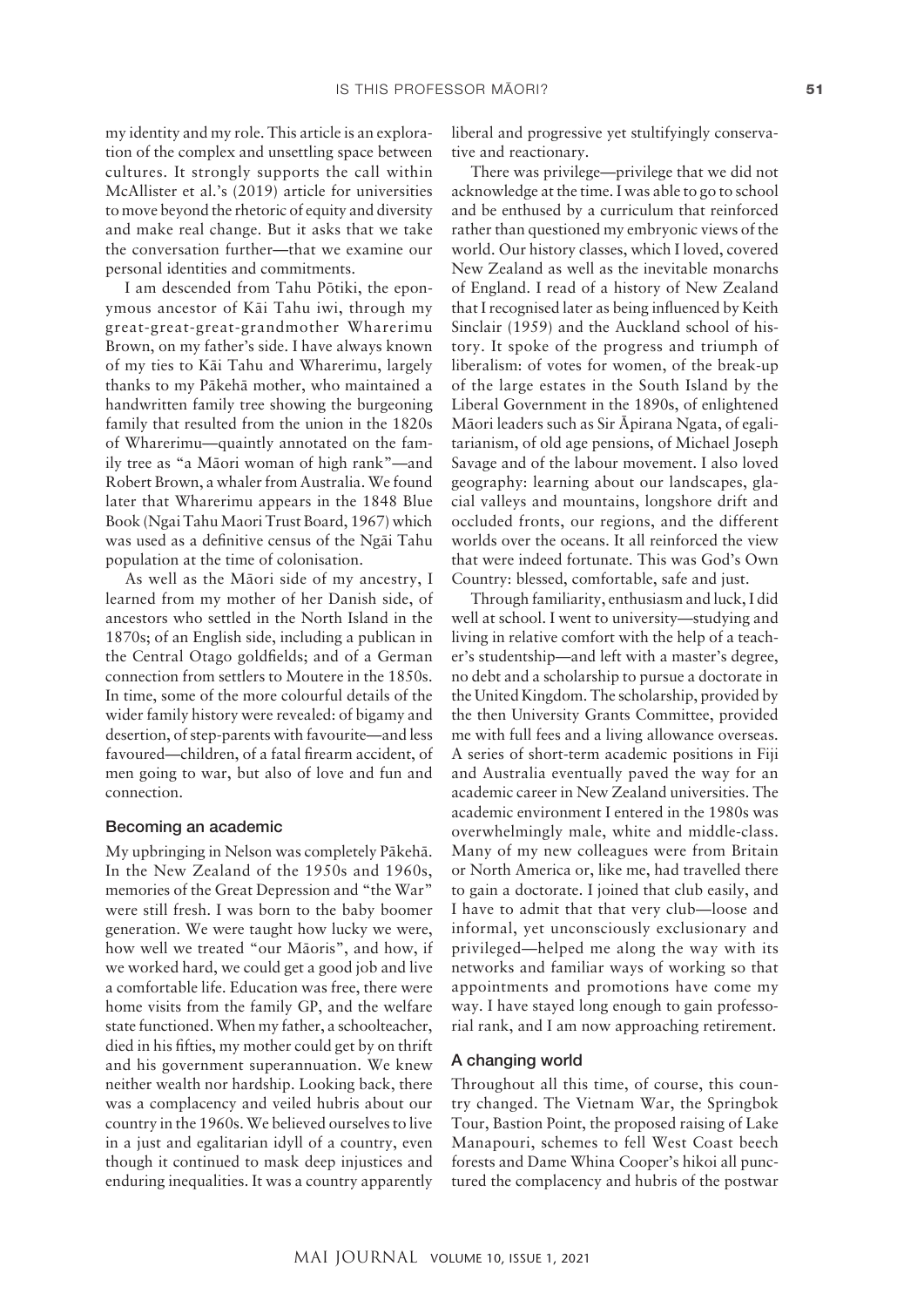bubble. When David Lange's Labour Government finally rolled out the Waitangi Treaty Claims process in the 1980s, it unleashed a long overdue recognition that the deep injustices of colonisation had remained and had not been addressed and remedied by our supposedly egalitarian and benevolent welfare state.

In academia too, we were being challenged. In their different ways, Ranginui Walker, Linda Tuhiwai-Smith and Mason Durie all called out, questioned and offered alternatives to the way Mäori history, language, culture, wellbeing and aspirations have been researched and portrayed by others. Tuhiwai-Smith's (2013) work, in particular, has jolted the consciousness of those who would seek to continue to appropriate, distort and exploit Mäori knowledge. Similarly, in the discipline of geography we have been mindful of the late Evelyn Stokes's (1987) warning:

Be careful Pakeha. Tread warily. This is not your history or geography. Do not expect all to be revealed to you. You must be prepared to serve a long apprenticeship of learning on the marae. You must know the language and the culture. You must acquire he ngakau Maori. You must show respect for the tapu of knowledge. (p. 121)

#### Personal reactions

My reaction to these challenges has been to adopt what Martin Tolich (2002) has called "Päkehä paralysis" (p. 164). Although proud of my whakapapa and happy to teach my children about their rich, if distant, Mäori heritage, I have not felt competent or safe to be anything other than an observer of Mäori scholarship. In the lecture rooms, I have not felt able to talk about tikanga, to embrace te ao Mäori or much less to represent Mäori views and knowledge. Furthermore, the prospect of conducting research on subjects that impinge on Mäori lives could not be entertained.

My unwillingness to engage in Mäori-related research and teaching has not come out of shame for my whakapapa, nor a strong recognition of the need to promote Mäori scholarship and scholars—quite the reverse. Rather, the deep reluctance has emerged from a lack of competence—the very things that Evelyn Stokes identified. I have also not wanted to be a fraudster, passing myself off as Mäori, when I patently lack any legitimacy as such, beyond a genealogy to a remarkable woman living on Whenua Hou. Playing the Mäori card is a dangerous thing: one can easily, and justifiably, be accused of gaining reputation by virtue signalling and accessing other benefits such as funding and

preferential treatment by claiming the rights of Mäori, whilst simultaneously knowing very little of he ngäkau Mäori or serving a marae apprenticeship but living in, and gaining advantages from, a world of Päkehä privilege. Perhaps in this uncomfortable space, for a person both Mäori and Päkehä, being an academic identifying as Mäori is a scary proposition. There are many dangers, there is very little confidence, and there are potential accusations from all sides. Many of us prefer to be quiet, to look at our feet, to just be Päkehä.

#### Middle ground

In this sense, we might gain insight from the work of Richard White (1998, 2010). His work on the *middle ground* between Indigenous peoples and early Europeans in the Great Lakes region of North America has done much to help us understand how cultural identity is shaped through interaction in the spaces between peoples. Yet we might suggest that middle ground is conceptually not just geographical space or a series of events where interaction takes place between cultures. Middle ground can also be seen in history and identities, where resistance, confrontation, negotiation and collaboration take place in the way families and individuals shape concepts of themselves between the cultures that they may have genealogical claims to. Identities are shaped sometimes unconsciously, sometimes actively and deliberately—in the spaces between cultures.

The silence and discomfort of the space that many of us occupy between Mäori and Päkehä mean that it is common to stay in the Päkehä domain—to applaud Mäori assertiveness and success from the sidelines but keep our identities largely to ourselves and let "proper Mäori", those with te reo and those immersed and confident in te ao Mäori, take the lead (Gillon et al., 2019). However, fortunately, some of us have been helped by our iwi.

#### Iwi leadership

The Ngäi Tahu Treaty Settlement in 1996 marked a turning point for members of the iwi. Much has been made of the economic aspects to the settlement and the commercial success that has followed, with accumulation of a substantial iwi asset base. Yet, less noticed but of great importance has been the social investment by the tribal council of Käi Tahu, Te Rünanga o Ngäi Tahu. Funding has allowed marae to be renovated and enlarged; there is a strong whakapapa unit; and, following the leadership of kaumätua such as Trevor Howse, there is a cultural mapping project in place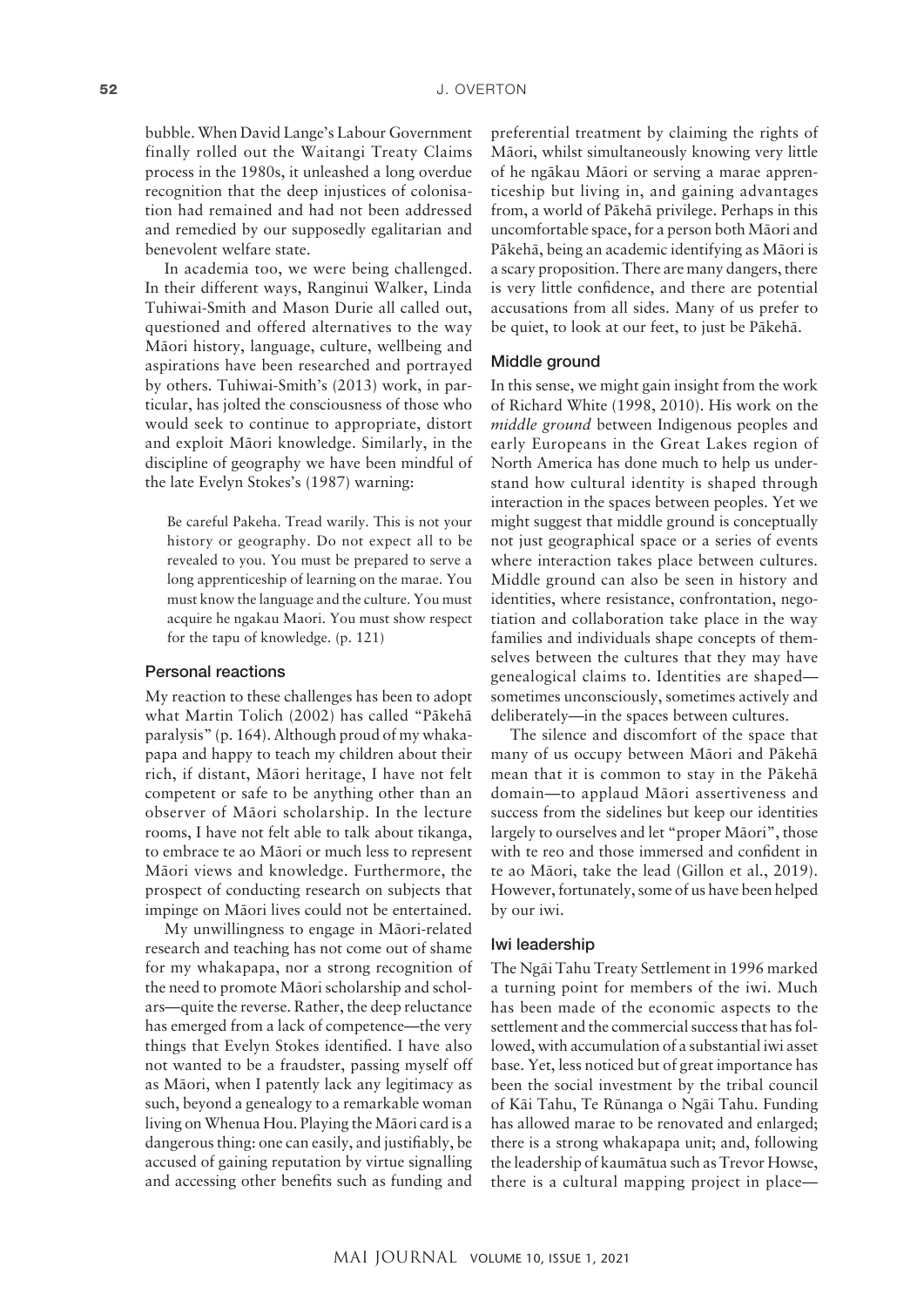Kä Huru Manu. Researcher Helen Brown is prominent in this project, gathering and restoring the place names and stories attached to the land. We also see some Ngäi Tahu-specific scholarship emerging in the literature (e.g., O'Regan, 2001; Wanhalla, 2009; Williams, 2012).

It was in this context that I attended with my whänau a reunion of the descendants of Wharerimu Brown in February 2019 at Te Rau Aroha Marae at Motupöhue. There were many familiar faces, including the cousins we knew growing, but many new faces from branches originating four generations ago about whom we knew little. Histories were shared, whakapapa were uncovered, memories revived, stories told, waiata practised and kai consumed. The iwi had made it possible. The welcome was warm and the embrace of our tüpuna palpable. At Te Rau Aroha, the mark of artist Cliff Whiting is clear. His beautiful designs adorn the marae and in the wharenui named after Tahu Pötiki, the founder of Käi Tahu, there are carvings of the founding women of Whenua Hou, including my tupuna, Wharerimu. To add to the poignancy of this physical manifestation of our link to the iwi and the rohe, we learned of the whakapapa. Until then, my connection had been as far back as Wharerimu in the early 19th century but there, before us, was a line of descent that linked her back 17 generations to Tahu Pötiki himself. There was for us a direct link to Takitimu waka; there was a network of links through whakapapa to so many others: to Käi Tahu and Käti Mamoe, through Tahu Pötiki to Ngäti Porou, and even back across Te-Moana-Nui-a-Kiwa to Tahiti and Samoa.

In one weekend, the welcome at Te Rau Aroha —and all the knowledge and aroha—did more to define my identity than a generation of travelling and reading. I now know I have a Mäori bloodline that tangibly stretches far further back in time than any connection I have to Europe. I have a history that can thank an oral culture for its survival far longer than the written records of that continent. And I have a sense of belonging to a culture and a place far out of proportion to the one-thirty-second fraction of my blood. Furthermore, the generosity of welcome at Awarua stood in stark contrast to the impossibility of me obtaining a passport from Germany or Denmark or the United Kingdom, despite the arithmetically stronger blood ties there.

What this experience has done for me is help provide some routes through the troubled intercultural space of academia. I have realised that I can contribute to the teaching of Mäori geography, for example. This is not through presenting a singular Mäori view, nor trying to represent others. Rather, I have realised that telling the stories of Käi Tahu—about that which I am connected to and am becoming increasingly aware of—reveals much about wider processes of colonisation.

#### Relearning history

There is mana in that history. There is the way the different strands of the iwi—Waitaha, Käti Mamoe and Ngäi Tahu—travelled to, explored, fought over and settled Te Waipounamu. There are records of how our ancestors learned to live in strange environments where the kumara struggled, where living off the land meant seasonal movement and careful management of resources such as the tïtï, where the land was criss-crossed with routes through the mountains and dotted with mahinga kai and whenua tapu. Thanks to Kä Huru Manu, the Ngäi Tahu cultural mapping project, we can now revive those place names and begin to understand from them the ways of life and resources that sustained generations of people. Then, when European contact came, we can see a period of remarkable assertiveness by Mäori leaders: whalers and sealers were carefully managed, and there was a system of spatial management that saw them confined to offshore islands such as Ruapuke and Whenua Hou. Then there was flourishing trade, including shipbuilding by Mäori, supplying from Awarua the new arrivals and the Australian colonies with wheat and pigs and potatoes. Angela Wanhalla's (2009) wonderful work *(In)visible Sight* reinterprets Käi Tahu history to show the active and strategic agency displayed by our tüpuna in managing, interacting with, and seeking benefits from Päkehä.

But then came dispossession and decline. Crown purchases of Ngäi Tahu territory—the Kemp purchase of 1848, the Murihiku purchase of 1853 and the Rakiura purchase of 1864 following the Otago purchase of 1844—resulted in well over half the area of Te Wai Pounamu going to Crown ownership in return for a total of  $£13,000$ and a few small reserves. For Wharerimu and the whänau of her five children, and others, there was an area set aside at Taieri: 935 hectares of largely south-facing land that was either steep and hilly or flood-prone. Over subsequent generations, thanks to poverty and the Mäori land laws which allowed for sale of reserve land, it was largely lost. Now the descendants of Wharerimu have a claim to a virtually unknown small plot of land somewhere in the Catlins—shared by many hundred *de jure* owners and unable to be managed properly—and fading stories of life at the kaika in Maitäpapa near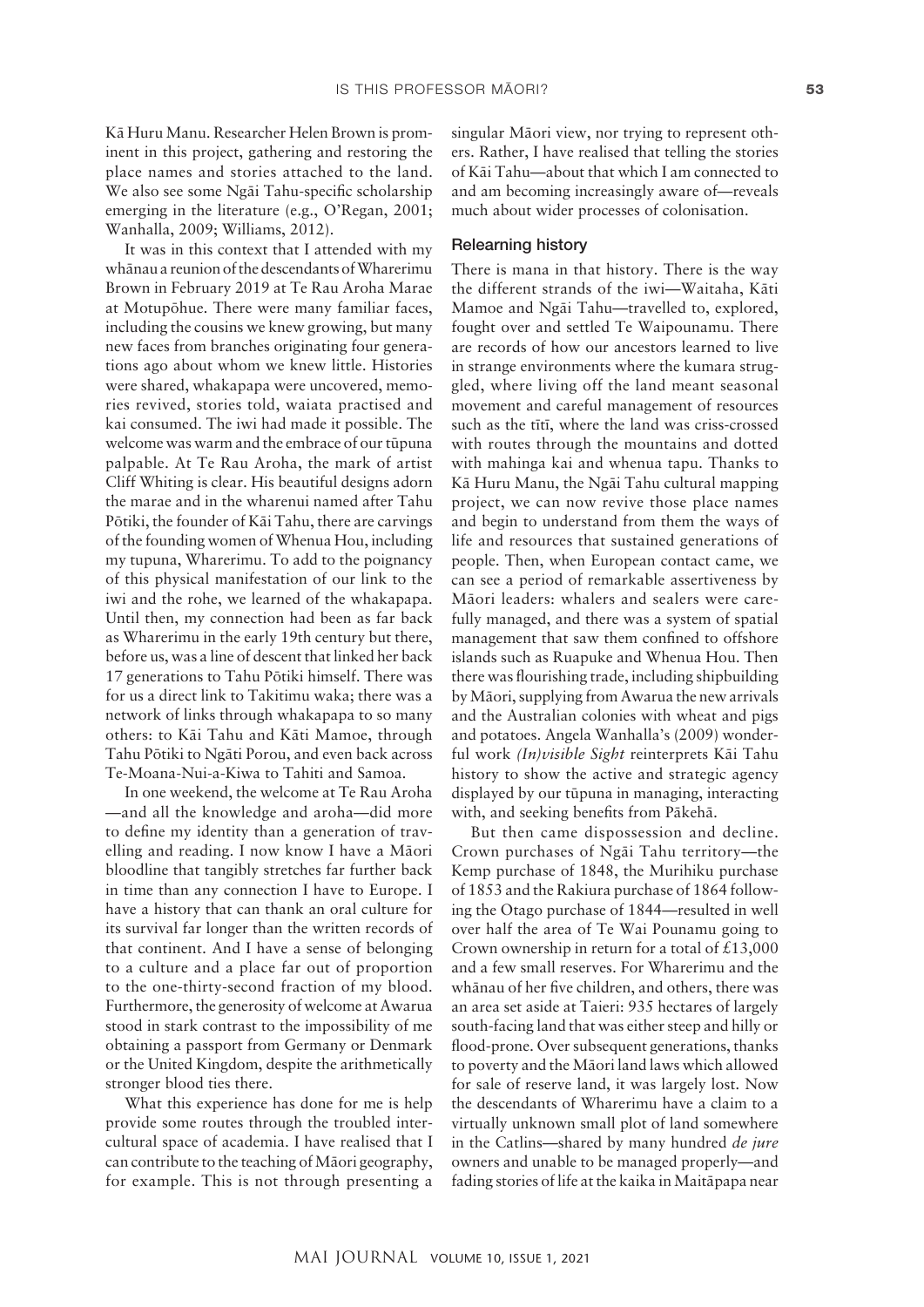Henley on the Taieri River where a family urupä is being threatened by erosion. This is our story of colonisation that has stripped away the land, the ways of life and our cultural hearth. It is a story that is repeated all over Aotearoa in many different ways, and which our students need to learn about. They also need to learn about survival and revival, how our geographies are being reclaimed and our histories given life.

There is much in what we can tell and rediscover about our whenua, and I believe what some of us can do in this regard is to help our students better understand contemporary Aotearoa, in aspects such as resource management and conservation, or identity and culture. I have been able to start on this path in a very small way with our first-year geography students, but it is still rather marginal to the curriculum. The teaching and learning of Mäori geography has some good foundations (Gale, 1996; Kiddle et al., 2020; Mokaraka-Harris et al., 2018; Murton, 2012; Parsons et al., 2017; Stokes, 1987), but there is much more to be done. Finally, I feel that I have a basis on which I can engage in Mäori geography, one which is grounded in my own incomplete, imperfect and specific connections to place and iwi.

#### Acknowledging the dark corners of history

However, with opportunity and emerging confidence also comes a new set of doubts and uncertainties. In assuming the right to use our histories, we also have to accept the responsibility to do so honestly, even when that takes us to some dark corners. My family histories are patchy. They are dotted with stories of hardship and success, progress and setbacks. Uncomfortably, I find myself asking questions of my ancestors—and myself—that I know can never be answered satisfactorily. I know I feel whakamä for some of the things they and I did or might have done. Most obviously, I am descended from whalers and sealers who plundered to the point of the extinction. Others mined gold or cleared bush in ways that destroyed the environment. Much harder though to comprehend are the decisions made and actions taken with regard to identity. Why did my ancestors sell the land at Taieri? Why did they seemingly choose to bring their children up as Päkehä? Was there a chance my much-loved paternal grandfather—the great-grandson of Wharerimu and later a teacher and school inspector in the interwar years—was a participant in the practice of suppressing the speaking of te reo Mäori in schools? How could my father say disparaging things about Mäori when he was, as a child, a member of what

was identified as a group of "Mäori boys" swimming in the Taieri River at Henley? When and how in my family did Mäori become *them* and not *us*? Why did I not make more of an effort to learn te reo in my adult life? Why did I engage in what could be seen as colonising research in Fiji as part of my academic career?

These bring questions back on ourselves. It is easy to blame universities—as they should be blamed—for not taking much more positive action to hire and promote Mäori staff and recognise and support mätauranga Mäori. It is much harder to shine the spotlight on ourselves and our histories, and it is natural to engage in self-preservation or protection of the mana of our tüpuna. We can revel in tales of resistance and heroism and we can appreciate the insidious and irresistible nature of social and cultural colonisation. But we must also recognise tales of conscious collaboration, assimilation and denial—and fluid identities (McIntosh, 2005). In that, we must also engage in emerging debates regarding being and becoming Päkehä (Amundsen, 2018; Bell, 2017; King, 1985; Newton, 2009). We in the middle have been colonised—but we have also been colonisers.

Furthermore, being Mäori, and being a Mäori professor, in a university environment is not always a straightforward *fact*, defined simply by whakapapa. We who choose to acknowledge our whakapapa have a duty to be identified, to do what we can—however imperfect and stuttering that might be—to promote mätauranga Mäori, to persuade our institutions to change, and to support our Mäori colleagues.

I contend that such steps are difficult but essential to take. There will be mistakes, suspicion, resistance and debate. These uncertainties and discomfort reflect a wider story of Aotearoa. Too often we construct our debates in terms of the Mäori-Päkehä binary. Many in this country—and in academia—occupy a middle ground. Thankfully, there are some who can straddle both worlds and excel in both. They are our leaders. For many of us, though, the middle ground, the space between, is messy, scary and fraught with danger. Inevitably, many have retreated and will retreat to the safer Päkehä side. And, as the generations pass, there will be many more who look to their Mäori whakapapa as an ever more distant connection, with ever diminishing ethnic arithmetic four, five or more generations back, and without easy reconnection and learning.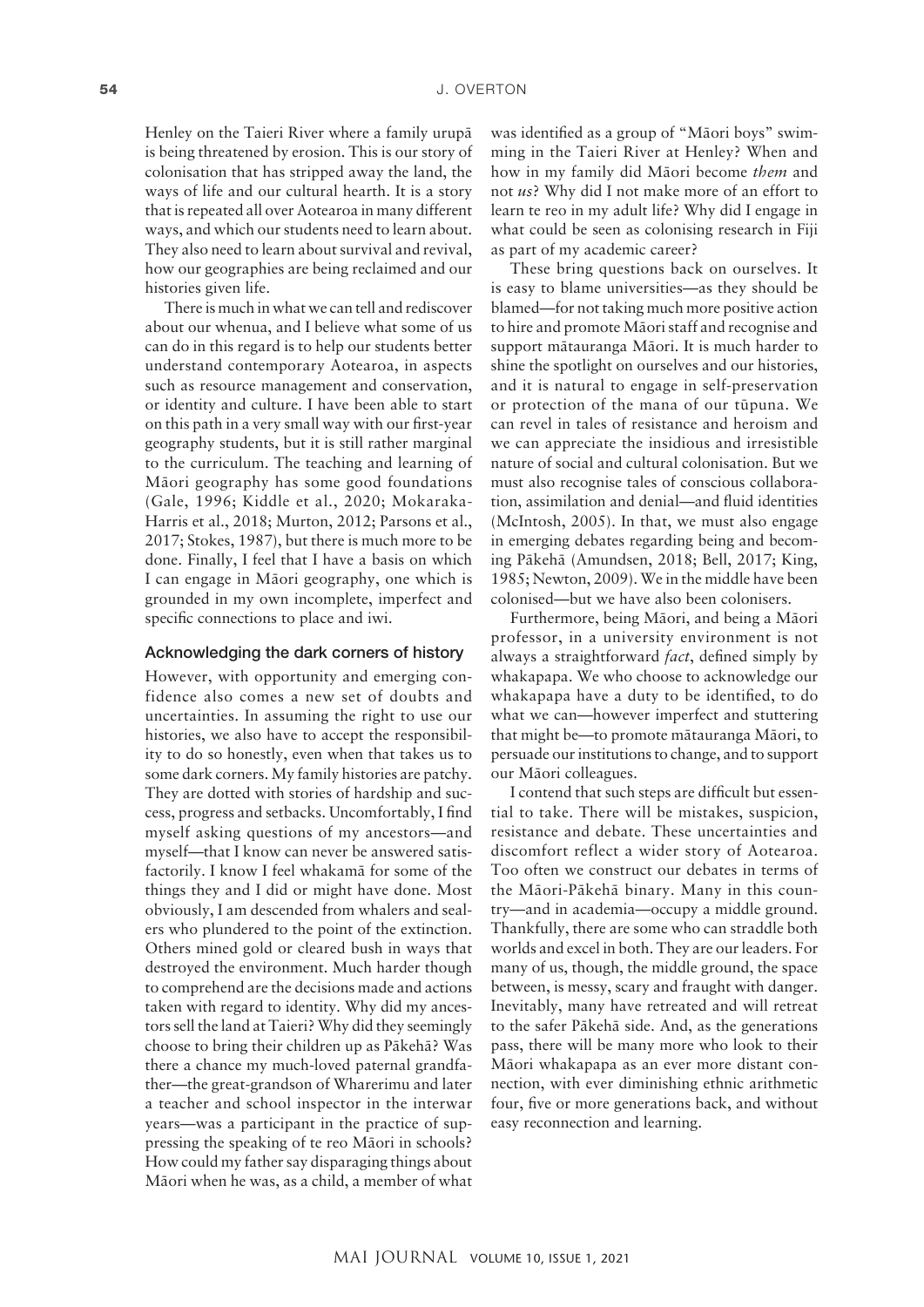#### IS THIS PROFESSOR MĀORI? **55**

mana intrinsic and heritage value Mäori Indigenous peoples of

marae communal meeting place;

mätauranga Mäori Mäori knowledge and

Aotearoa

usually consists of a wharenui, dining hall and

other amenities

understandings

#### Looking inward to look forward

This article was inspired by the call of McAllister et al. (2019) to decolonise academia in Aotearoa. Those authors pointed to the need for our universities to "commit to, but also initiate, significant actions to recruit, retain, support and promote Mäori scholars within the academy" (McAllister et al., 2019, p. 236). Fundamental institutional reform is critical. However, I contend that there is also a challenge for  $\overline{\phantom{a}}$ decolonise ourselves an history have moulded t in the middle ground dominant the Päkehä id submerged our Māori i appear, behave, are cor as Pākehā. Yet, unles about, and talk about y accepting and embracing and the potential sham the discomfort that lack and confidence brings challenge our students ognise the range and complexity of the range and complexity of  $\alpha$ Māori. If we remain si papa and our histories and incomplete they may might tell us that we a complicit in continuing

#### **Glossary**

| is also a challenge for many of us in academia to<br>decolonise ourselves and our identities. Layers of<br>history have moulded the identities of those of us<br>in the middle ground in ways which have made<br>dominant the Pākehā identities and narratives and<br>submerged our Māori identities and histories. We<br>appear, behave, are comfortable and have thrived<br>as Pākehā. Yet, unless we acknowledge, learn<br>about, and talk about what also makes us Māori,<br>accepting and embracing the fear, the complexity<br>and the potential shame of deeds in the past, and<br>the discomfort that lack of cultural competence<br>and confidence brings in the present, we cannot<br>challenge our students and our institutions to rec-<br>ognise the range and complexity of what it is to be<br>Māori. If we remain silent and deny our whaka-<br>papa and our histories, however uncomfortable<br>and incomplete they may be, or listen to those who<br>might tell us that we are not Māori, we become |                                                                            | Motupohue                             | location near Bluff,<br>Southland, South Island                                                                |
|-----------------------------------------------------------------------------------------------------------------------------------------------------------------------------------------------------------------------------------------------------------------------------------------------------------------------------------------------------------------------------------------------------------------------------------------------------------------------------------------------------------------------------------------------------------------------------------------------------------------------------------------------------------------------------------------------------------------------------------------------------------------------------------------------------------------------------------------------------------------------------------------------------------------------------------------------------------------------------------------------------------------------|----------------------------------------------------------------------------|---------------------------------------|----------------------------------------------------------------------------------------------------------------|
|                                                                                                                                                                                                                                                                                                                                                                                                                                                                                                                                                                                                                                                                                                                                                                                                                                                                                                                                                                                                                       |                                                                            | Moutere                               | river and locality in Te Tai<br>o Aorere, Tasman, South<br>Island                                              |
|                                                                                                                                                                                                                                                                                                                                                                                                                                                                                                                                                                                                                                                                                                                                                                                                                                                                                                                                                                                                                       |                                                                            | Murihiku                              | originally the lands south of<br>the Waitaki River, now<br>Southland. South Island;<br>lit. "tail of the land" |
|                                                                                                                                                                                                                                                                                                                                                                                                                                                                                                                                                                                                                                                                                                                                                                                                                                                                                                                                                                                                                       |                                                                            | Ngāti Porou                           | iwi of Te Tai Rāwhiti, the<br>East Coast region of the<br>North Island                                         |
|                                                                                                                                                                                                                                                                                                                                                                                                                                                                                                                                                                                                                                                                                                                                                                                                                                                                                                                                                                                                                       |                                                                            | Pākehā                                | New Zealanders identifying<br>as being of primarily<br>European ancestry                                       |
|                                                                                                                                                                                                                                                                                                                                                                                                                                                                                                                                                                                                                                                                                                                                                                                                                                                                                                                                                                                                                       |                                                                            | Rakiura                               | Stewart Island                                                                                                 |
|                                                                                                                                                                                                                                                                                                                                                                                                                                                                                                                                                                                                                                                                                                                                                                                                                                                                                                                                                                                                                       |                                                                            | rohe                                  | area, region                                                                                                   |
|                                                                                                                                                                                                                                                                                                                                                                                                                                                                                                                                                                                                                                                                                                                                                                                                                                                                                                                                                                                                                       |                                                                            | Ruapuke                               | island in Foveaux Strait,<br>between the South Island<br>and Stewart Island                                    |
| complicit in continuing processes of colonisation.<br>Glossary                                                                                                                                                                                                                                                                                                                                                                                                                                                                                                                                                                                                                                                                                                                                                                                                                                                                                                                                                        |                                                                            | Tahu Pōtiki                           | the tribal founder of Kāi<br>Tahu; also the name of                                                            |
| Aotearoa                                                                                                                                                                                                                                                                                                                                                                                                                                                                                                                                                                                                                                                                                                                                                                                                                                                                                                                                                                                                              | New Zealand; lit., "land of<br>the long white cloud"                       |                                       | the wharenui at Te Rau<br>Aroha Marae                                                                          |
| aroha                                                                                                                                                                                                                                                                                                                                                                                                                                                                                                                                                                                                                                                                                                                                                                                                                                                                                                                                                                                                                 | love                                                                       | Taieri                                | river and coastal plain in<br>South Otago, South Island                                                        |
| Awarua                                                                                                                                                                                                                                                                                                                                                                                                                                                                                                                                                                                                                                                                                                                                                                                                                                                                                                                                                                                                                | region between the Mataura<br>and Oreti Rivers,<br>Southland, South Island | Takitimu waka                         | ancestral migratory canoe of<br>Tahu Pōtiki                                                                    |
| he ngākau Māori                                                                                                                                                                                                                                                                                                                                                                                                                                                                                                                                                                                                                                                                                                                                                                                                                                                                                                                                                                                                       | a Māori heart; Māori                                                       | tapu                                  | sacredness                                                                                                     |
|                                                                                                                                                                                                                                                                                                                                                                                                                                                                                                                                                                                                                                                                                                                                                                                                                                                                                                                                                                                                                       | attitudes and feelings                                                     | te ao Māori                           | the Māori world                                                                                                |
| hikoi                                                                                                                                                                                                                                                                                                                                                                                                                                                                                                                                                                                                                                                                                                                                                                                                                                                                                                                                                                                                                 | march, protest march                                                       | Te-Moana-Nui-a-Kiwa the Pacific Ocean |                                                                                                                |
| iwi                                                                                                                                                                                                                                                                                                                                                                                                                                                                                                                                                                                                                                                                                                                                                                                                                                                                                                                                                                                                                   | tribe                                                                      | te reo Māori                          | the Māori language                                                                                             |
| kai                                                                                                                                                                                                                                                                                                                                                                                                                                                                                                                                                                                                                                                                                                                                                                                                                                                                                                                                                                                                                   | food                                                                       | Te Waipounamu                         | the South Island                                                                                               |
| kaika                                                                                                                                                                                                                                                                                                                                                                                                                                                                                                                                                                                                                                                                                                                                                                                                                                                                                                                                                                                                                 | Kāi Tahu dialect for<br>"kainga", i.e., settlement                         | tikanga Māori                         | Māori customs, values and<br>practices                                                                         |
| Kāi Tahu/Ngāi Tahu                                                                                                                                                                                                                                                                                                                                                                                                                                                                                                                                                                                                                                                                                                                                                                                                                                                                                                                                                                                                    | prominent iwi of the South<br>Island                                       | tītī                                  | muttonbird/sooty<br>shearwater, Puffinus<br>griseus                                                            |
| Kāti Mamoe                                                                                                                                                                                                                                                                                                                                                                                                                                                                                                                                                                                                                                                                                                                                                                                                                                                                                                                                                                                                            | iwi absorbed within Kāi                                                    | tupuna, tūpuna                        | ancestor, ancestors                                                                                            |
|                                                                                                                                                                                                                                                                                                                                                                                                                                                                                                                                                                                                                                                                                                                                                                                                                                                                                                                                                                                                                       | Tahu                                                                       | urupā                                 | burial ground                                                                                                  |
| kaumatua, kaumātua                                                                                                                                                                                                                                                                                                                                                                                                                                                                                                                                                                                                                                                                                                                                                                                                                                                                                                                                                                                                    | an elder, elders                                                           | waiata                                | songs                                                                                                          |
| kumara                                                                                                                                                                                                                                                                                                                                                                                                                                                                                                                                                                                                                                                                                                                                                                                                                                                                                                                                                                                                                | sweet potato                                                               | Waitaha                               | tribe absorbed within Kāi                                                                                      |
| mahinga kai                                                                                                                                                                                                                                                                                                                                                                                                                                                                                                                                                                                                                                                                                                                                                                                                                                                                                                                                                                                                           | food-gathering site                                                        |                                       | Tahu                                                                                                           |
| Maitāpapa                                                                                                                                                                                                                                                                                                                                                                                                                                                                                                                                                                                                                                                                                                                                                                                                                                                                                                                                                                                                             | Māori settlement on the                                                    |                                       |                                                                                                                |

whakamä ashamed

Taieri River near Henley, South Otago, South Island